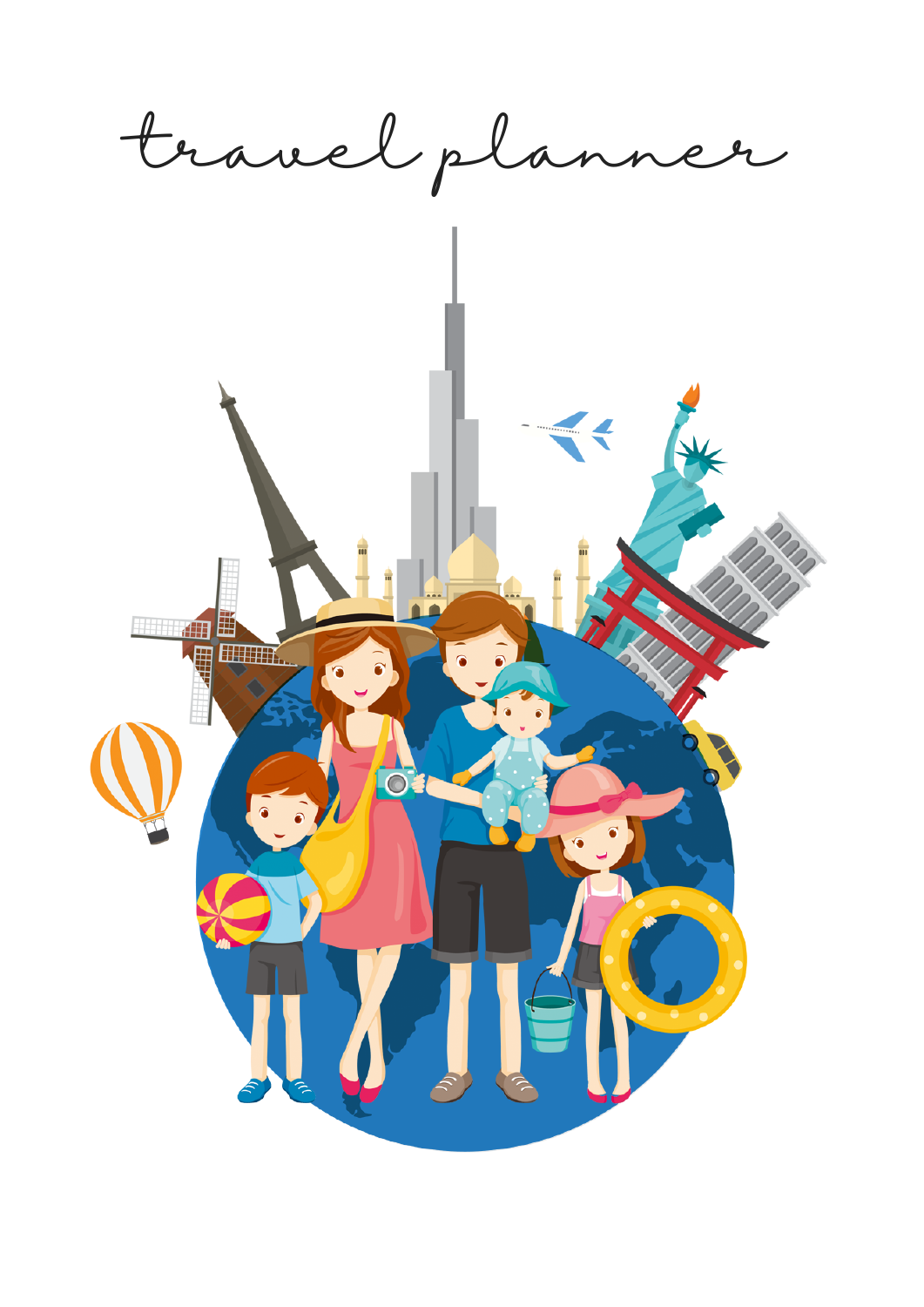travel checklist

**Passports** Driver's License **Itinerary** Travel Tickets Hotel Reservation Info Transportation Info Travel Insurance Frequent Flyer Emergency **Contacts** 

## TOILERTIES GADGETS MEDICAL

Shampoo / Conditioner Bodywash / Soap Toothpaste / Toothbrush / Floss Razors / Shave Cream Facewash Deodorant Hair Care Products Glasses Contact Lenses / Lense Solution Makeup Fem Products

Credit Cards Debit Cards **Cash** 

**MISCS** 

**Cellphone** Tablet Laptop Ipods **Chargers Batteries** Camera **Headphones** USB Sticks Portable Charger Bluetooth Speaker

### DOCUMENTS FINANCIALS CLOTHES / SHOES

| $P\!J\!s$            |  |
|----------------------|--|
| <b>Socks</b>         |  |
| Underwear            |  |
| <b>Bras</b>          |  |
| <b>Shirts</b>        |  |
| <b>Shorts</b>        |  |
| <b>Pants</b>         |  |
| Swimsuits            |  |
| <b>Dress Clothes</b> |  |
| <b>Shoes</b>         |  |
| <b>Lounge Wear</b>   |  |

**Medications Prescriptions** Vitamins Pain Reliever Insect Spray Sunscreen Sanitizer ACCESSORIES Sunglasses *Jewelry*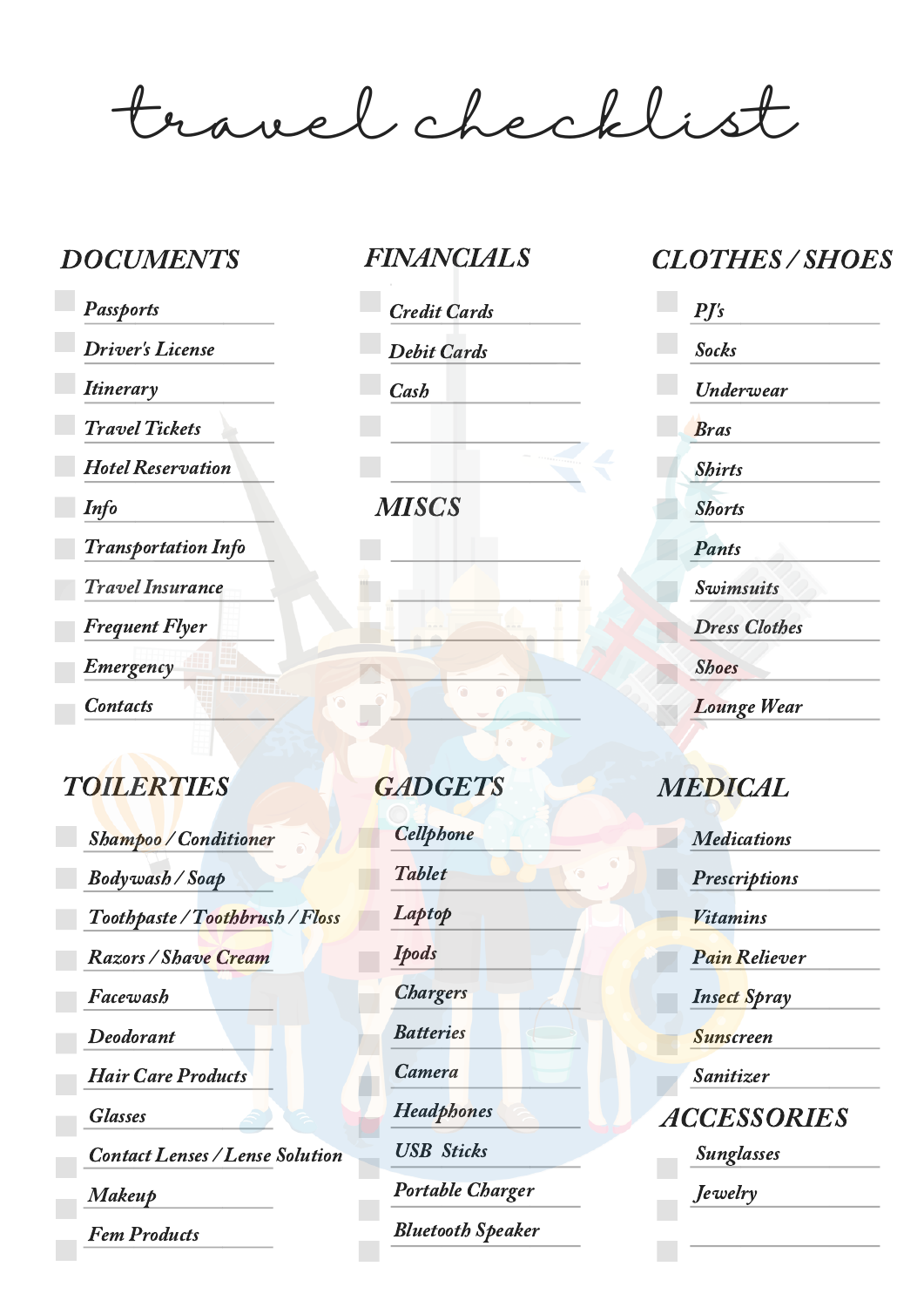travel checklist

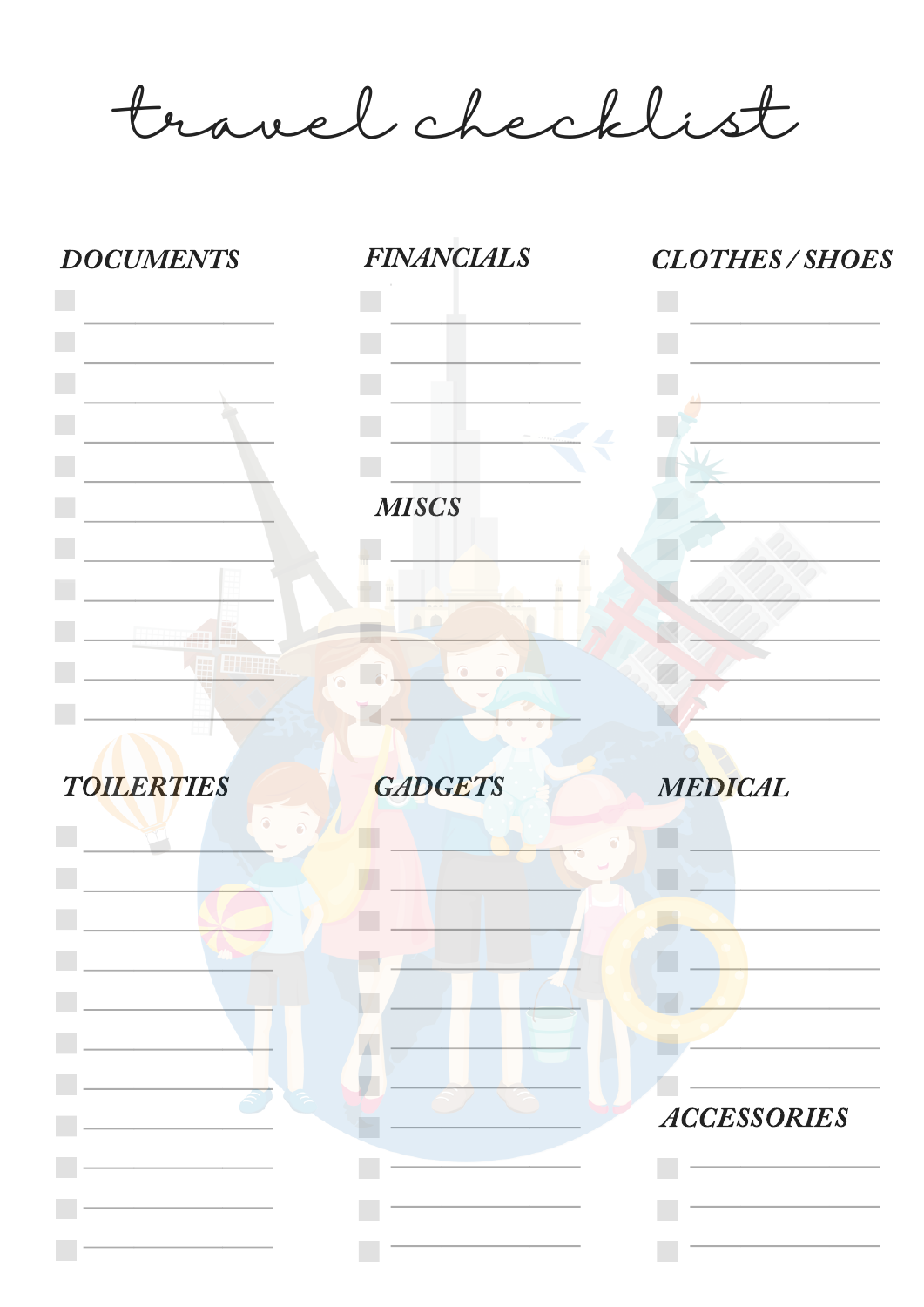travel bucket list

# LOCATION ACTIVITY

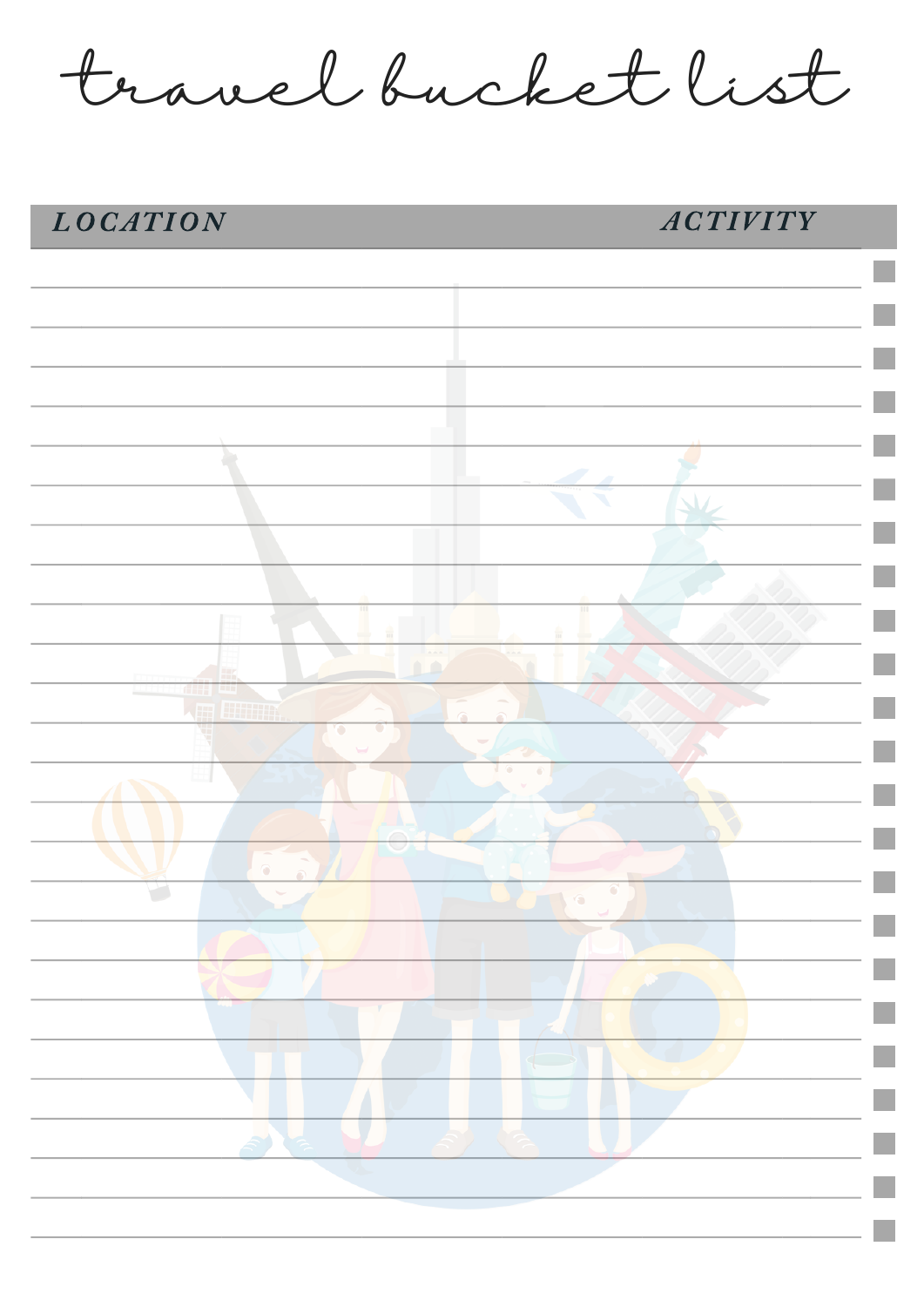travel details

| <b>FLIGHT</b>                                                                                                                                                                                                                                      |                   |
|----------------------------------------------------------------------------------------------------------------------------------------------------------------------------------------------------------------------------------------------------|-------------------|
| $OUTBOUND$ $FLIGHT:$ $flight$ $no:$ $100$ $airline:$ $100$ $date:$ $100$ $T2$ $T2$ $T3$ $T4$ $T5$ $T5$ $T6$ $T7$ $T8$ $T8$ $T9$ $T1$ $T1$ $T1$ $T2$ $T3$ $T4$ $T5$ $T8$ $T9$ $T1$ $T1$ $T1$ $T2$ $T3$ $T4$ $T5$ $T8$ $T9$ $T1$ $T1$ $T1$ $T2$ $T3$ |                   |
| departs:___:___ arrives:___:___ seat #:_______ seat #:_______                                                                                                                                                                                      |                   |
| $INBOUND$ $FLIGHT:$ $flight$ $no:$ $_{\_}$ $airline:$ $_{\_}$ $date:$ $_{\_}$ $_{\_}$ $_{\_}$                                                                                                                                                      |                   |
| $departs:$ ___:___ arrives:___:___ seat #:_______ seat #:                                                                                                                                                                                          |                   |
| $\Gamma$ HOTEL/RESORT                                                                                                                                                                                                                              |                   |
| $\boldsymbol{n}$ $\boldsymbol{n}$ $\boldsymbol{n}$ $\boldsymbol{o}$ $\boldsymbol{\cdot}$                                                                                                                                                           | $control + act$ . |

| name:    | contact #:          |
|----------|---------------------|
| address: | stay #: ____ nights |
|          |                     |
| notes:   |                     |

| <b>TRANSFER</b> |                                        |
|-----------------|----------------------------------------|
| outbound time:  | type: taxi uber private driver shuttle |
| inboundtime:    | type: taxi uber private driver shuttle |
| 'HER MISC.      |                                        |

| notes: |  |
|--------|--|
|        |  |
|        |  |
|        |  |
|        |  |
|        |  |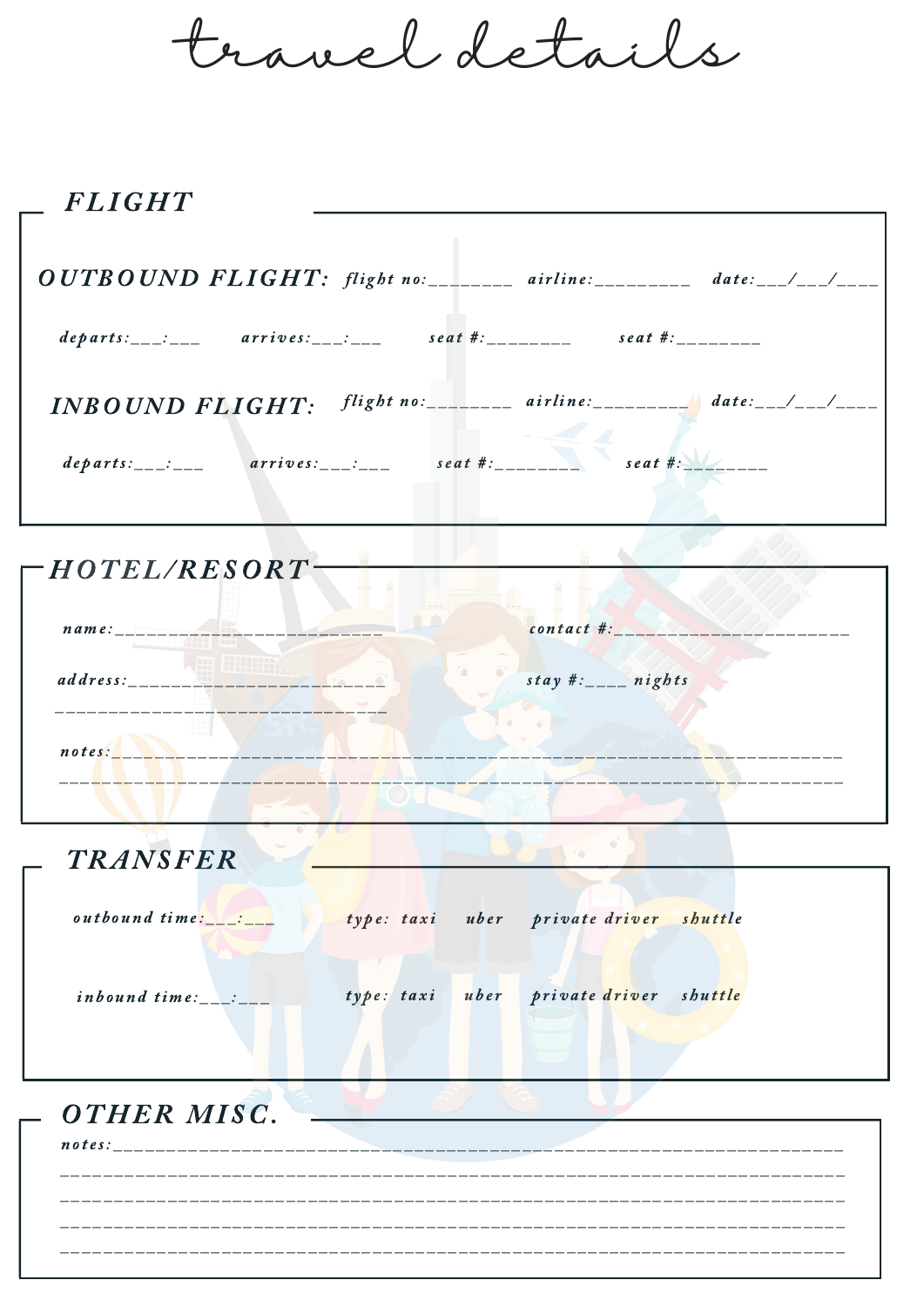